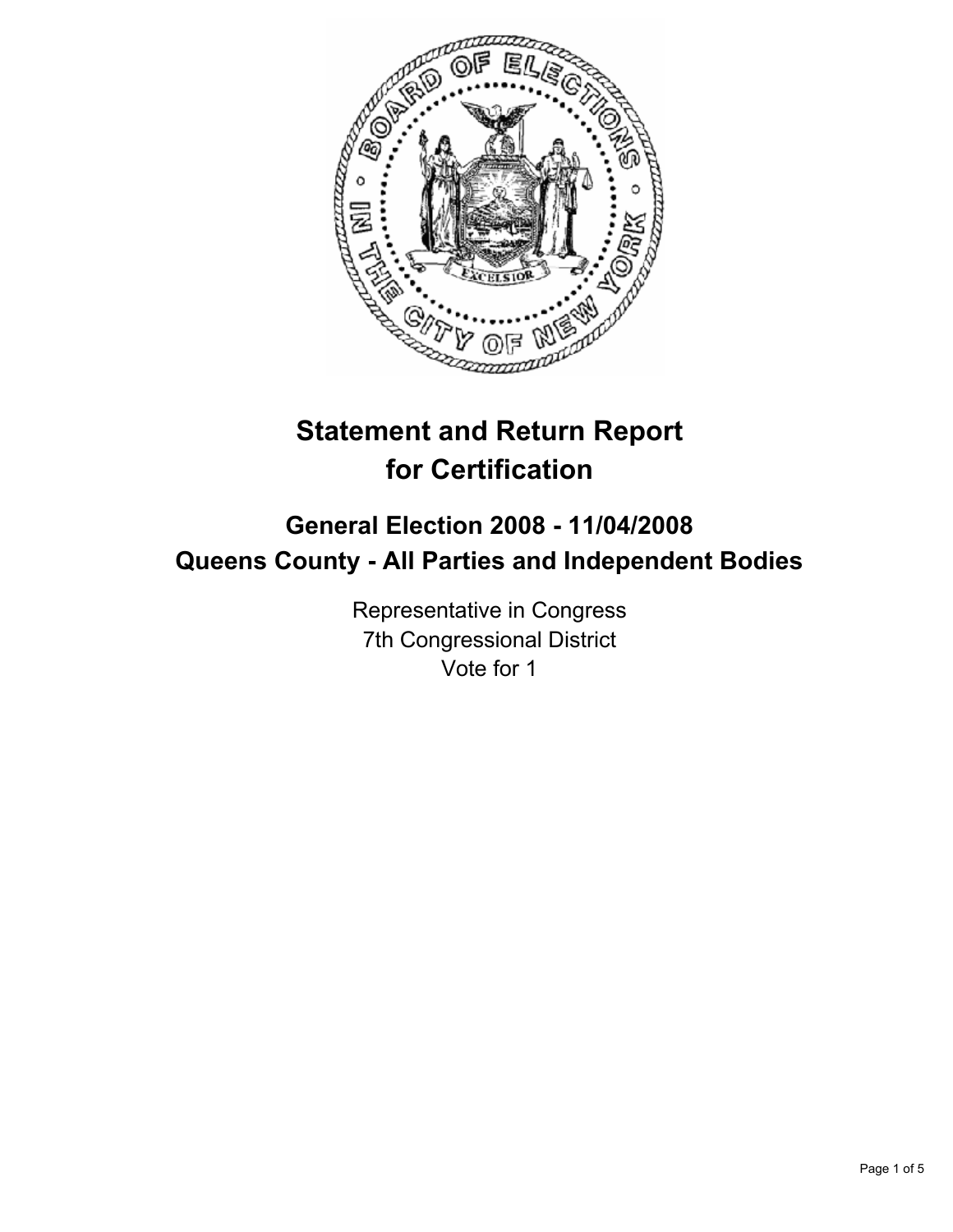

### **Assembly District 27**

| PUBLIC COUNTER                     | 5,394 |  |
|------------------------------------|-------|--|
| <b>EMERGENCY</b>                   | 0     |  |
| ABSENTEE/MILITARY                  | 142   |  |
| <b>FEDERAL</b>                     | 17    |  |
| AFFIDAVIT                          | 223   |  |
| <b>Total Ballots</b>               | 5,776 |  |
| JOSEPH CROWLEY (DEMOCRATIC)        | 2,549 |  |
| WILLIAM E BRITT JR. (REPUBLICAN)   | 1,176 |  |
| WILLIAM E BRITT JR. (CONSERVATIVE) | 119   |  |
| JOSEPH CROWLEY (WORKING FAMILIES)  | 88    |  |
| DENNIS RING (WRITE-IN)             |       |  |
| <b>Total Votes</b>                 | 3,933 |  |
| Unrecorded                         | 1.843 |  |

#### **Assembly District 30**

| <b>PUBLIC COUNTER</b>              | 10,289 |
|------------------------------------|--------|
| <b>EMERGENCY</b>                   | 64     |
| ABSENTEE/MILITARY                  | 270    |
| <b>FEDERAL</b>                     | 79     |
| <b>AFFIDAVIT</b>                   | 327    |
| <b>Total Ballots</b>               | 11,029 |
| JOSEPH CROWLEY (DEMOCRATIC)        | 6,190  |
| WILLIAM E BRITT JR. (REPUBLICAN)   | 1,701  |
| WILLIAM E BRITT JR. (CONSERVATIVE) | 183    |
| JOSEPH CROWLEY (WORKING FAMILIES)  | 327    |
| <b>Total Votes</b>                 | 8,401  |
| Unrecorded                         | 2,628  |

#### **Assembly District 34**

| <b>PUBLIC COUNTER</b>              | 23,308 |
|------------------------------------|--------|
| <b>EMERGENCY</b>                   | 33     |
| ABSENTEE/MILITARY                  | 474    |
| FEDERAL                            | 177    |
| <b>AFFIDAVIT</b>                   | 835    |
| <b>Total Ballots</b>               | 24,827 |
| JOSEPH CROWLEY (DEMOCRATIC)        | 13,653 |
| WILLIAM E BRITT JR. (REPUBLICAN)   | 3,026  |
| WILLIAM E BRITT JR. (CONSERVATIVE) | 258    |
| JOSEPH CROWLEY (WORKING FAMILIES)  | 606    |
| ED KOCH (WRITE-IN)                 |        |
| JOHN D SABINI (WRITE-IN)           |        |
| <b>Total Votes</b>                 | 17,545 |
| Unrecorded                         | 7.282  |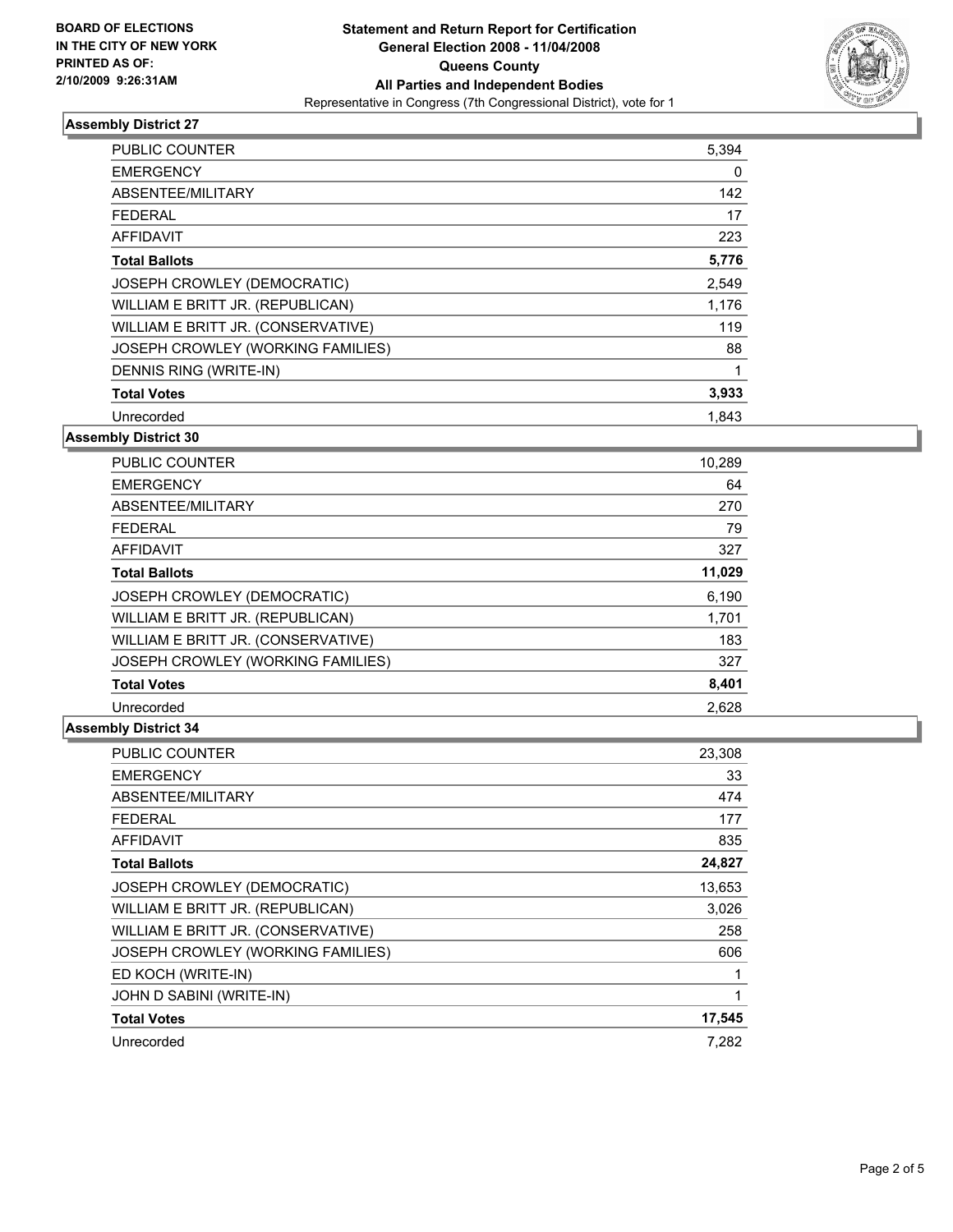

#### **Assembly District 35**

| <b>PUBLIC COUNTER</b>              | 9,566  |
|------------------------------------|--------|
| <b>EMERGENCY</b>                   | 4      |
| ABSENTEE/MILITARY                  | 208    |
| <b>FEDERAL</b>                     | 33     |
| AFFIDAVIT                          | 397    |
| <b>Total Ballots</b>               | 10,208 |
| JOSEPH CROWLEY (DEMOCRATIC)        | 6,262  |
| WILLIAM E BRITT JR. (REPUBLICAN)   | 693    |
| WILLIAM E BRITT JR. (CONSERVATIVE) | 57     |
| JOSEPH CROWLEY (WORKING FAMILIES)  | 150    |
| <b>Total Votes</b>                 | 7,162  |
| Unrecorded                         | 3.046  |

**Assembly District 36**

| <b>PUBLIC COUNTER</b>              | 391 |
|------------------------------------|-----|
| <b>EMERGENCY</b>                   | 0   |
| ABSENTEE/MILITARY                  | 12  |
| <b>FEDERAL</b>                     | 3   |
| <b>AFFIDAVIT</b>                   | 13  |
| <b>Total Ballots</b>               | 419 |
| JOSEPH CROWLEY (DEMOCRATIC)        | 214 |
| WILLIAM E BRITT JR. (REPUBLICAN)   | 88  |
| WILLIAM E BRITT JR. (CONSERVATIVE) | 3   |
| JOSEPH CROWLEY (WORKING FAMILIES)  | 10  |
| <b>Total Votes</b>                 | 315 |
| Unrecorded                         | 104 |

#### **Assembly District 37**

| PUBLIC COUNTER                     | 4,309 |
|------------------------------------|-------|
| <b>EMERGENCY</b>                   |       |
| ABSENTEE/MILITARY                  | 122   |
| <b>FEDERAL</b>                     | 68    |
| AFFIDAVIT                          | 198   |
| <b>Total Ballots</b>               | 4,698 |
| JOSEPH CROWLEY (DEMOCRATIC)        | 2,809 |
| WILLIAM E BRITT JR. (REPUBLICAN)   | 564   |
| WILLIAM E BRITT JR. (CONSERVATIVE) | 44    |
| JOSEPH CROWLEY (WORKING FAMILIES)  | 172   |
| <b>Total Votes</b>                 | 3,589 |
| Unrecorded                         | 1.109 |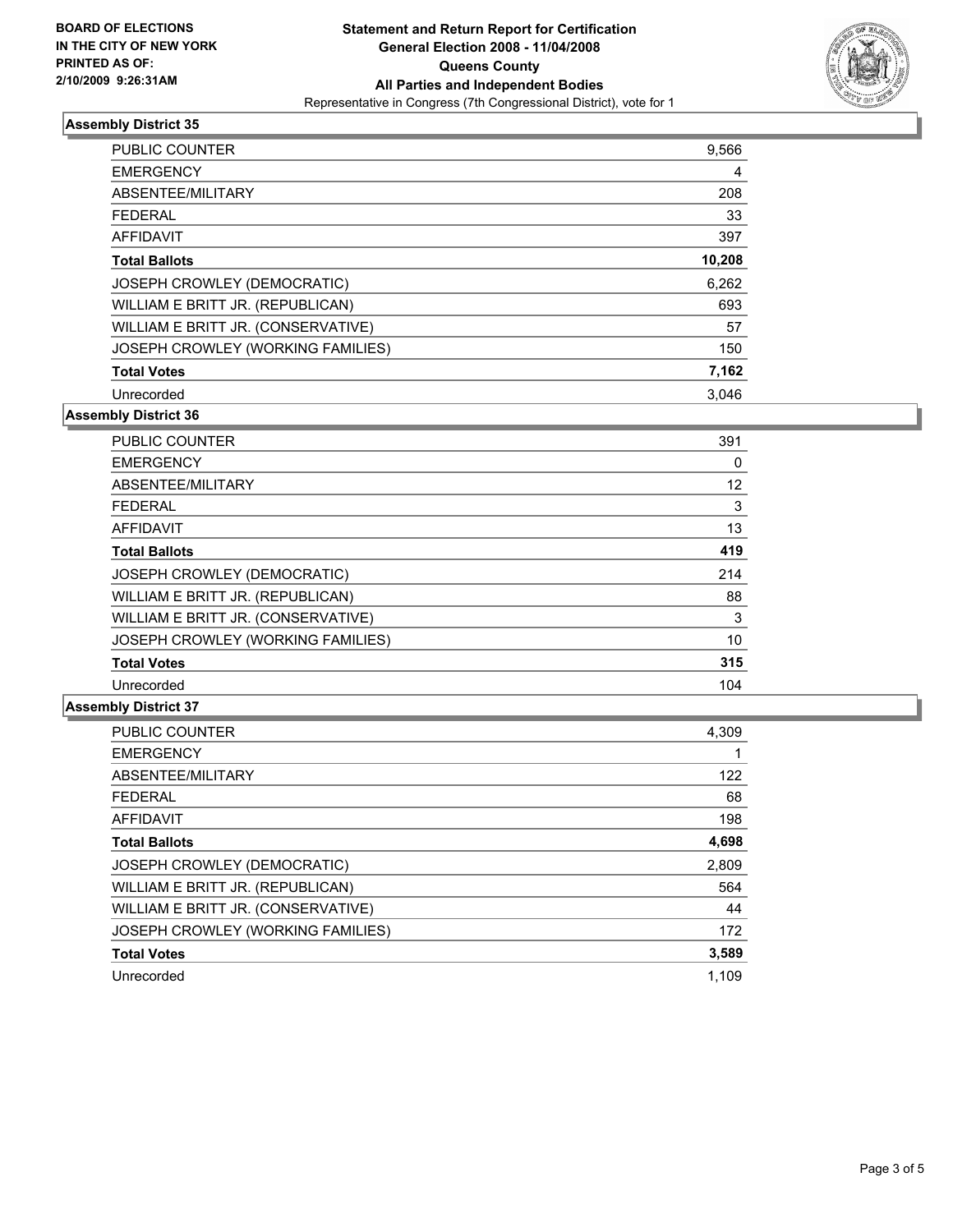

#### **Assembly District 39**

| PUBLIC COUNTER                     | 8,721 |
|------------------------------------|-------|
| <b>EMERGENCY</b>                   | 19    |
| ABSENTEE/MILITARY                  | 203   |
| <b>FEDERAL</b>                     | 69    |
| AFFIDAVIT                          | 331   |
| <b>Total Ballots</b>               | 9,343 |
| <b>JOSEPH CROWLEY (DEMOCRATIC)</b> | 5,010 |
| WILLIAM E BRITT JR. (REPUBLICAN)   | 1,064 |
| WILLIAM E BRITT JR. (CONSERVATIVE) | 109   |
| JOSEPH CROWLEY (WORKING FAMILIES)  | 283   |
| <b>Total Votes</b>                 | 6,466 |
| Unrecorded                         | 2.877 |